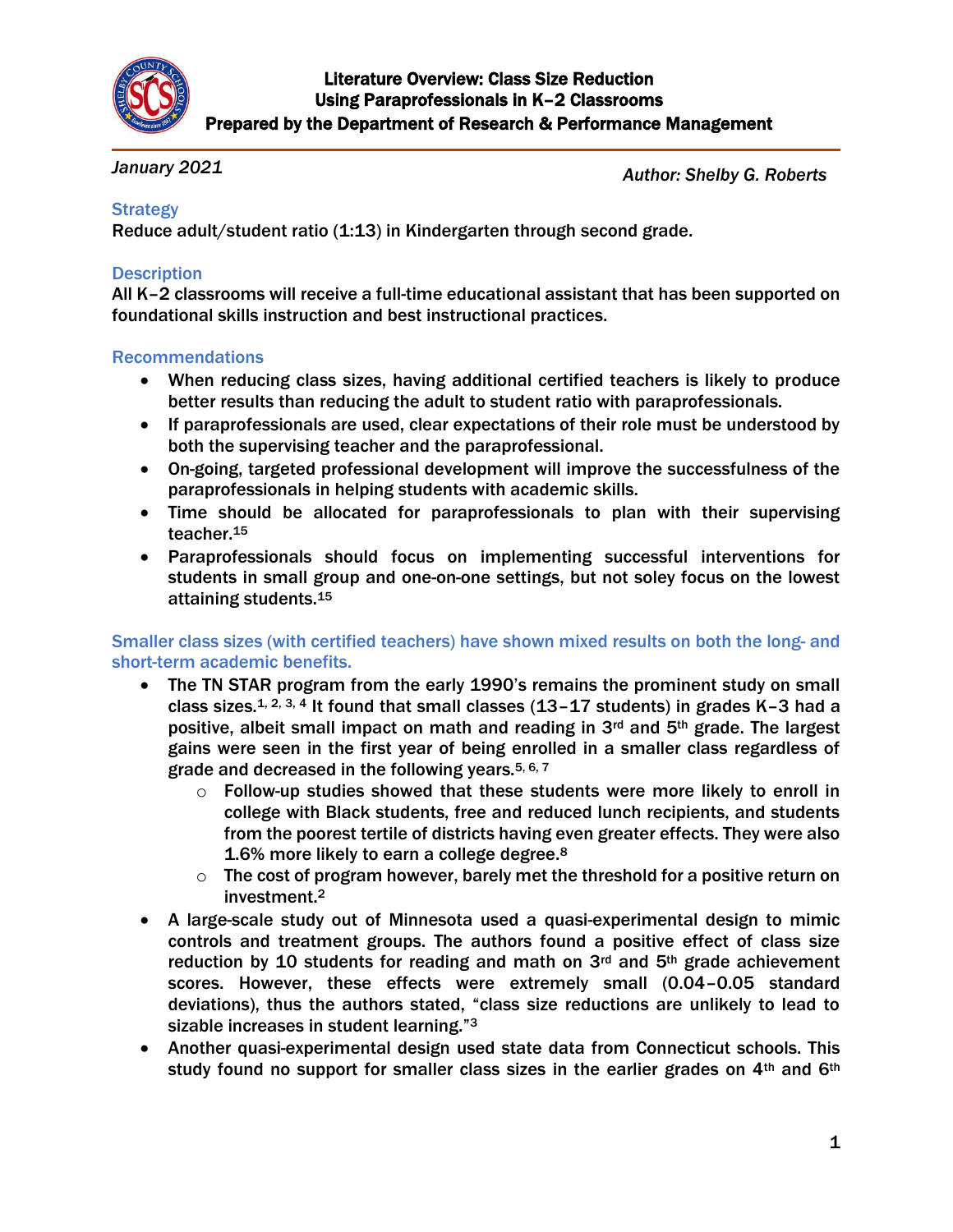

grade achievement scores. Even effects as small as a 2–4 percent increases in scores were accounted for by other factors not related to class size.<sup>9</sup>

- A longitudinal study did not find support for smaller class sizes over a three-year period in Hong Kong primary schools. Students were enrolled in reduced class sizes for zero, two, or three years at the same school and their 3rd grade achievement was compared. Across all schools there were no consistent positive effects of the reduced class sizes, though some within-school positive effects were found.<sup>10</sup>
- In Texas schools, smaller class sizes in grade four and five did show positive effects on student achievement in 4th grade and slightly positive effects in 6th grade. However, the authors note that the benefits of the small classes pale in comparison to those resulting from improved teacher quality.<sup>11</sup>

#### "By simply increasing the numbers of [teachers' assistants] in a school, the attainments of all pupils will not necessarily improve."<sup>12</sup>

- The STAR experiment mentioned above also investigated regular classrooms (22–25 students) with and without teachers' aids (TA). It found no evidence that students in a regular-sized class with a teacher and TA performed any better on tests in  $3^{rd}$  grade. By 5<sup>th</sup> grade, students in K-3 classes with a TA performed slightly worse on their standardized tests.<sup>6, 7</sup> Because there was no significant difference between the treatment- and control-group, they are often treated the same in follow-up studies.<sup>5,</sup> 6
- A UK based study looked at the amount of TA's support (as measured by the teacher) on students' math, science, and reading skills in the mid-2000's. Students in two cohorts (*n* = 8,200) were tracked over one year on academic skills and other influencing factors. They found no positive effect of the TA support for any subject across any year, and 76% of the results were in a negative direction. Students who often need the most support, such as students with special educational needs, tended to show even starker negative outcomes. Those students who received the most TA support had lower outcomes than those who had received little or no support.13, 14, 15

#### Interventions where paraprofessionals have been successful often have focused training, adequate support, and clear job roles.

- **Paraprofessionals (PP) often report confusion about job responsibilities.**  $16, 17$  a lack of planning time with the supervising teacher,  $15, 17$  and limited training.  $15, 19, 30$ Studies that address these issues found more success with their use of PPs. An indepth literature review of reading interventions in K–3 using PPs found that training, direct and on-going supervision and feedback, and scripted lessons were more important than the number or type of sessions for student success.<sup>20</sup>
- A meta-analysis showed that targeted interventions using trained and supported TA's showed positive results when focusing on one-on-one or small group instruction in literacy for struggling students.<sup>12</sup>
- One study focused on the effect of fluency training for PPs on student reading. Paraprofessionals participated in five-hour training sessions focused on fluency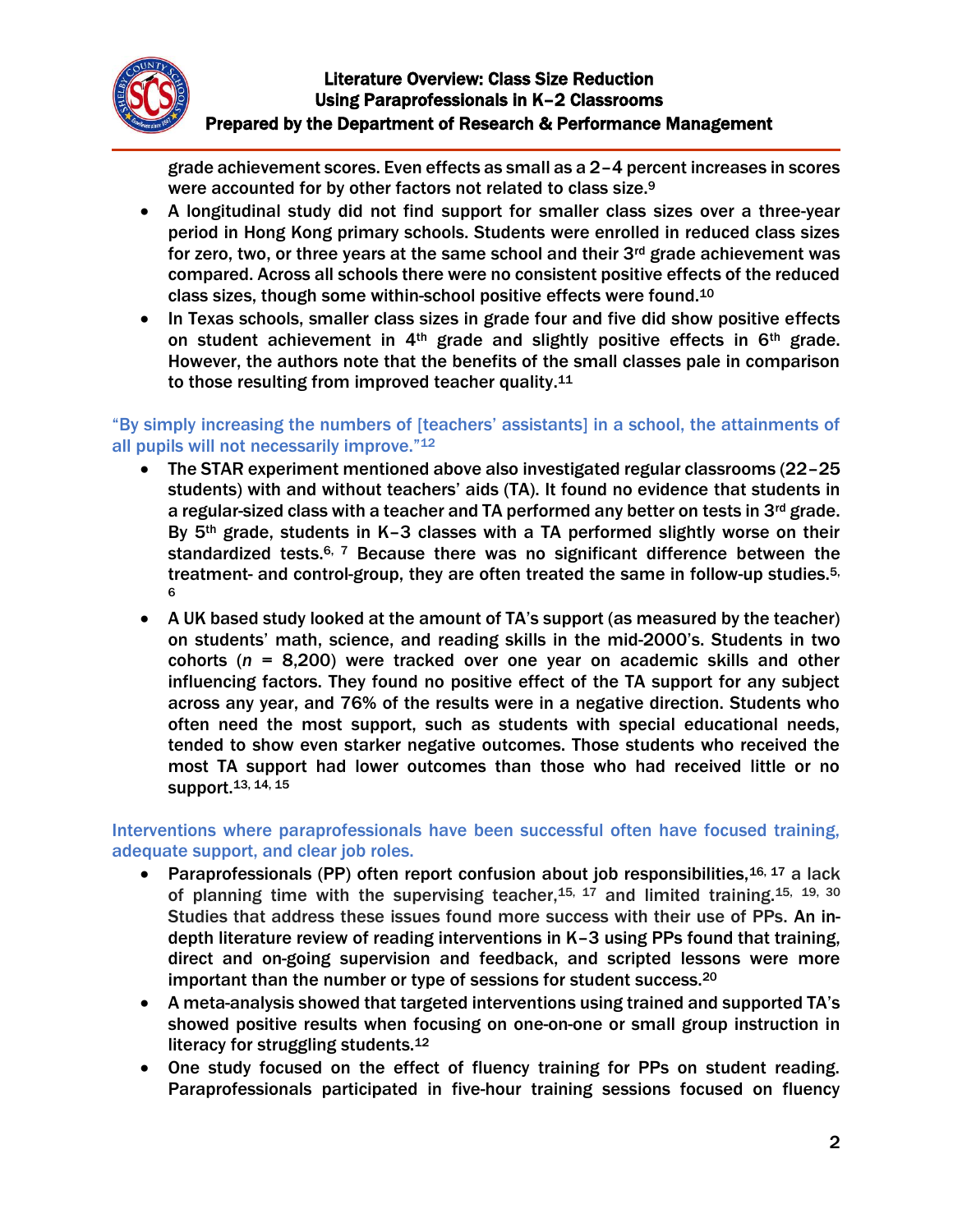

instruction. They found the training to be effective with more PPs using praise and error correction accurately and to the required extent needed. However, the PPs struggled to maintain consistency with their new skills over multiple lessons. Student reading was not impacted by the PPs' successful training, likely because it remained highly accurate throughout the study.<sup>21</sup>

- Another meta-analysis<sup>22</sup> showed that reading tutoring implemented by PPs improved student reading skills compared to control groups (i.e., no tutoring).23, 24 However, the studies that also had certified teachers as tutors showed that teachers were more effective than PPs in improving student reading.25, 26
- Conversely, a meta-analysis on successful interventions in elementary mathematics found that paraprofessional-led tutoring (either in a small group or one-on-one) was as effective as teacher tutors. It is worth noting that the paraprofessionals had extensive professional development and were similarly credentialed with most holding bachelor's degrees in these studies.<sup>34</sup>
- In another study, targeted professional development and coaching allowed PPs to implement various strategies with efficacy. A two-hour workshop follow by hour long in-person coaching sessions resulted in significant improvements in the fidelity of the PPs' implementation with special education students.<sup>27</sup> It is worth noting that singleday workshops do not provide this increase in effective implementation.28, 29

Behavior modification and reduction can be supported by paraprofessionals with prior training.

- "Paraprofessionals are among personnel most often tasked with providing intervention for children with [disruptive behavior disorders]."<sup>31</sup>
- Paraprofessionals who are receiving professional development training on behavior interventions reported more "operationally defined behavior concerns" than those without training. The training gave the PP's the ability to accurately identify behaviors and appropriate intervention which is essential in modifying student behavior.<sup>32</sup>
- When working with students with different learning needs, one case-study found that training and coaching for PPs (*n* =3) resulted in more appropriate student behavior and less disruptive behavior for those students.<sup>33</sup>

Paraprofessionals who move into teaching benefit from their prior experience in the classroom and are retained at higher rates.

- TA's who transition to full-time teaching positions tend to be more racially diverse, older, have lower test scores, and come in through alternative licensures. They persist in the field longer, and their elementary students show higher growth achievement when compared to other novice teachers specifically in reading.<sup>35</sup>
- Teachers coming through the Leap to Teacher program, a paraprofessional to teacher pipeline, showed that six years into the program 60% of participants were still in the profession and in the city.<sup>36</sup> This higher retention rate was echoed in a study that compared paraprofessionals, emergency licensure teachers, and Peace-Corps teachers, and found that those teachers who entered the profession through first serving as a PP had the highest retention rates. 37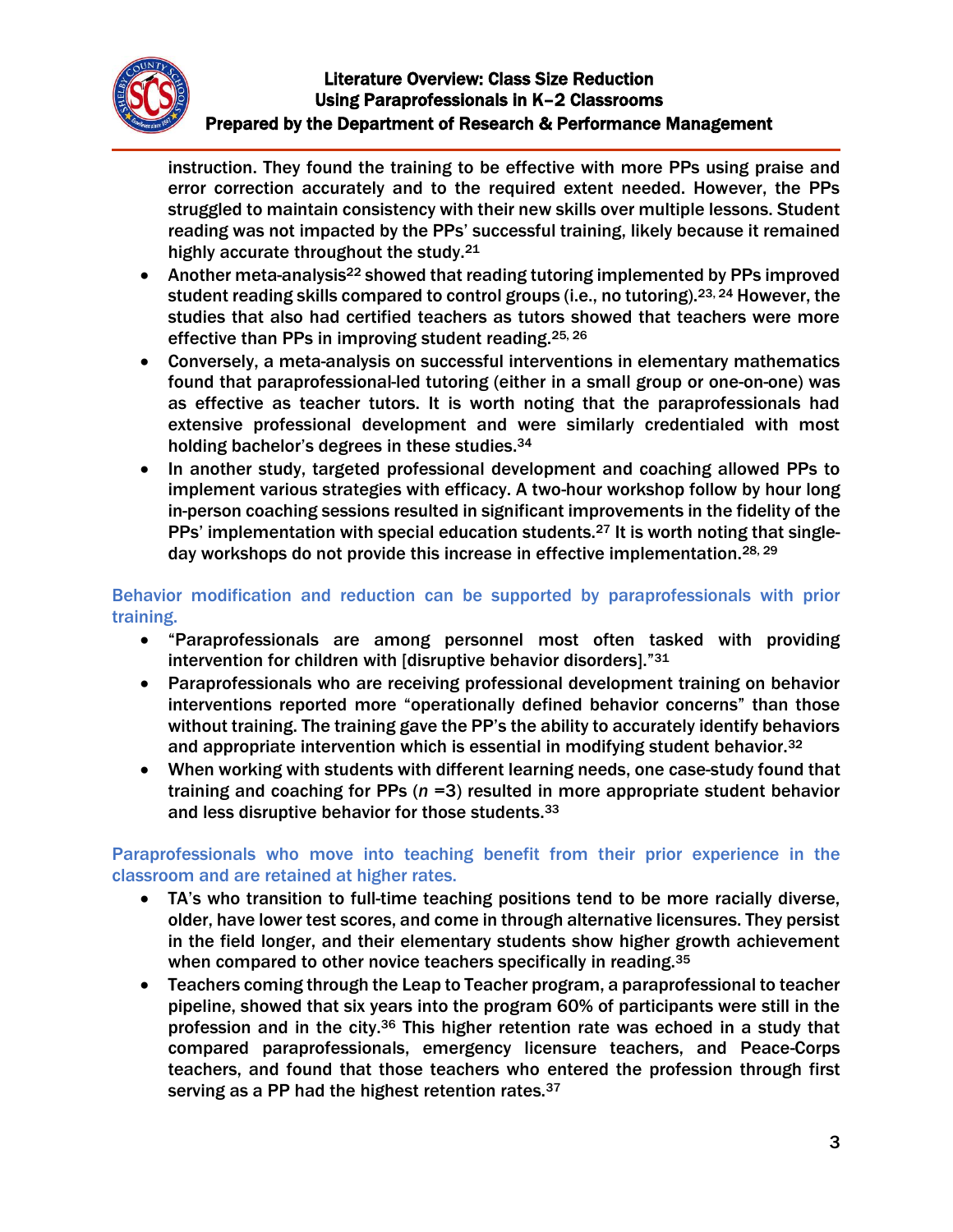

#### References

- 1 Altinok, N., & Kingdon, G. (2012). New evidence on class size effects: A pupil fixed effects approach. *Oxford Bulletin of Economics and Statistics, 74*(2), 203–234.
- 2 Chingos, M. M. (2013). Class size and student outcomes: Research and policy implications. *Journal of Policy Analysis and Management,* 411–438.
- 3 Cho, H., Glewwe, P., & Whitler, M. (2012). Do reductions in class size raise students' test scores? Evidence from population variation in Minnesota's elementary schools. *Economics of Education Review, 31*(3), 77–95.<https://doi.org/10.1016/j.econedurev.2012.01.004>
- 4 Leuven, E., & Løkken, S. A. (2020). Long-Term Impacts of Class Size in Compulsory School. *Journal of Human Resources, 55*(1), 309–348. doi:10.3368/jhr.55.2.0217.8574R2
- 5 Nye, B., Hedges, L. V., & Konstantopoulos, S. (1999). The long-term effects of small classes: A fiveyear follow-up of the Tennessee class size experiment. *Educational Evaluation and Policy Analysis, 21*(2), 127–142.
- 6 Nye, B., Hedges, L. V., & Konstantopoulos, S. (2000). The effects of small classes on academic achievement: The results of the Tennessee class size experiment. *American Educational Research Journal, 37*(1), 123–151
- 7 Word, E., Johnston, J., Bain, H., Fulton, D. B., Boyd, Zaharias, J., Lintz, M. N., Achilles, CM., Folger, J., & Breda, C. (1990). *Student/Teacher Achievement Ratio (STAR): Tennessee s K–3 class-size study.* Nashville: Tennessee Department of Education.
- 8 Dynarski, S., Hyman, J., & Schanzenbach, D. W. (2013). Experimental evidence on the effect of childhood investments on postsecondary attainment and degree completion. *Journal of Policy Analysis and management, 32*(4), 692–717.<https://doi.org/10.1002/pam.21715>
- 9 Hoxby, C. M. (2000). The effects of class size on student achievement: New evidence from population variation. *The Quarterly Journal of Economics, 115(*4), 1239–1285.
- 10 Galton, M., & Pell, T. (2012). Longitudinal effects of class size reductions on attainment: Results from Hong Kong primary classrooms. *International Journal of Educational Research, 53*, 360–369.
- 11 Rivkin, S. G., Hanushek, E. A., & Kain, J. F. (2005). Teachers, schools, and academic achievement. *Econometrica, 73*(2), 417–458.
- 12 Farrell, P., Alborz, A., Howes, A., & Pearson, D. (2010). The impact of teaching assistants on improving pupils' academic achievement in mainstream schools: A review of the literature. *Educational Review, 62*(4), 435–448.<https://doi.org/10.1080/00131911.2010.486476>
- 13 Blatchford, P., Russell, A. and Webster, R. (2012) *Reassessing the impact of teaching assistants How research challenges practice and policy.* Oxon: Routledge.
- 14 Giangreco, M. F. (2012). Reassessing the impact of teaching assistants: how research challenges practice and policy. *London Review of Education.* <http://dx.doi.org/10.1080/14748460.2012.729892>
- 15 Sharples, J., Blatchford, P., & Webster, R. (2016). *Making best use of teaching assistants.* Education Endowment Foundation.
- 16 Brown, T. S., & Stanton‐Chapman, T. L. (2017). Experiences of paraprofessionals in US preschool special education and general education classrooms. *Journal of Research in Special Educational Needs, 17*(1), 18–30.
- 17 Giangreco, M. F., Suter, J. C., & Doyle, M. B. (2010). Paraprofessionals in inclusive schools: A review of recent research. *Journal of Educational and Psychological Consultation, 20*, 41–57. doi:10.1080/10474410903535356
- 18 Stewart, E. M. (2019). Reducing ambiguity: Tools to define and communicate paraprofessional roles and responsibilities. *Intervention in School and Clinic, 55*(1), 52–57.DOI: 10.1177/1053451218782431
- 19 Breton, W. (2010). Special education paraprofessionals: Perceptions of preservice preparation, supervision, and ongoing developmental training. *International Journal of Special Education, 25*, 34– 45.
- 20 Samson, J. F., Hines, S. J., & Li, K. (2015). Effective use of paraprofessionals as early intervention reading tutors in grades K-3. *Mentoring & Tutoring: Partnership in Learning, 23*(2), 164–177.